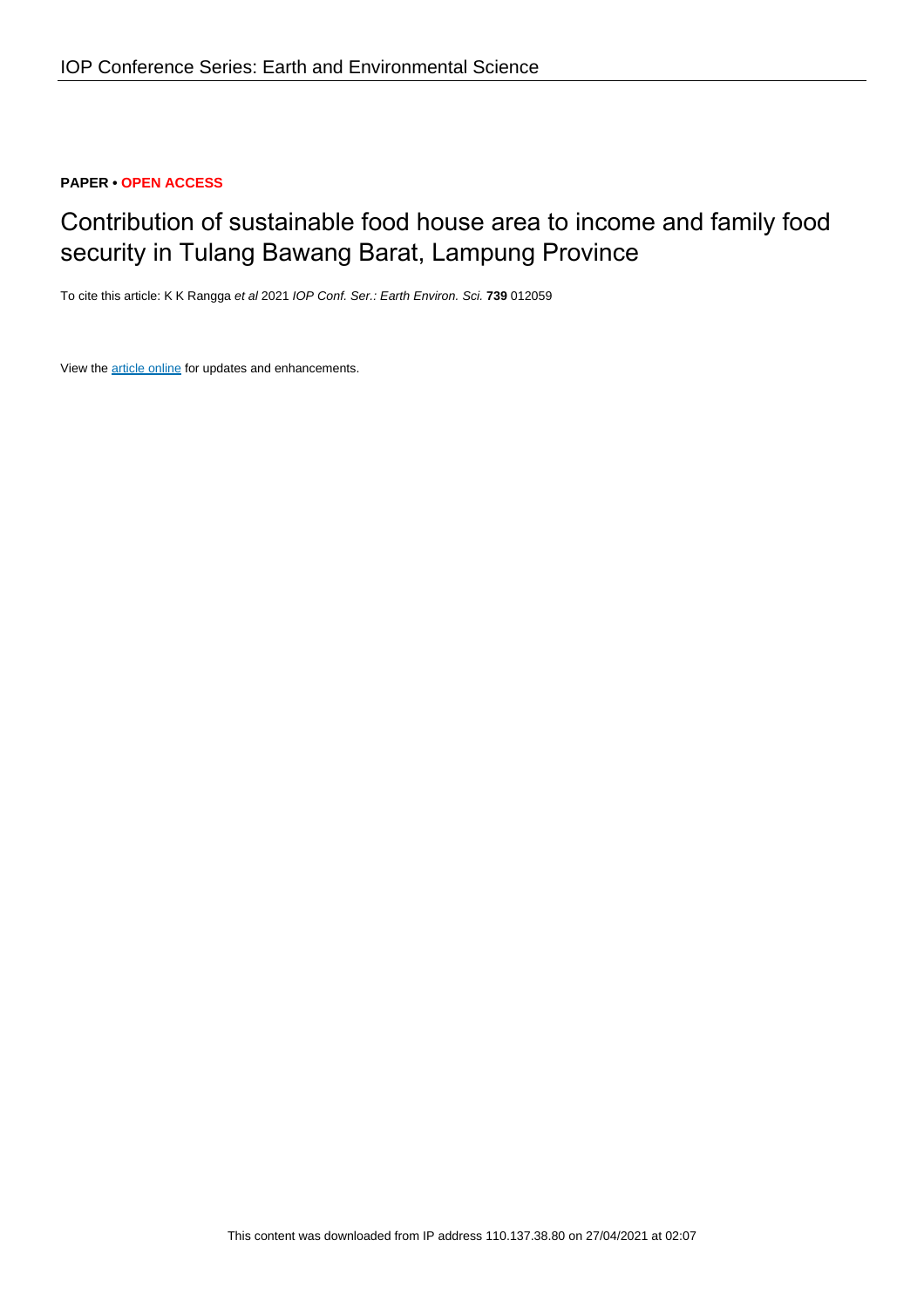# **Contribution of sustainable food house area to income and family food security in Tulang Bawang Barat, Lampung Province**

# **K K Rangga<sup>1</sup> , T Pujiana<sup>1</sup> , Y A Syarief<sup>1</sup> , B Viantimala<sup>1</sup> , A Mutolib1,2 , and Dina Arini Adipathy<sup>3</sup>**

<sup>1</sup>Master Program of Agricultural Extension and Communication, Faculty of Agriculture, University of Lampung, Jl. Prof. Dr. Soemantri Brojonegoro No.1 Bandar Lampung 35141 2 Postgraduate Program, University of Siliwangi, Indonesia <sup>3</sup>Faculty of Economics and Business, University of Lampung, Indonesia

E-mail: korrangga@gmail.com

**Abstract.** This study aims to determine the implementation of the sustainable food house area program, contribution of the program to family income of farmer women's group, and analyze the food security of KWT members in Tulang Bawang Barat Regency. The research was conducted in five groups of women farmers in Margodadi, Marga Kencana, Tirta Makmur, Tirta Kencana, and Mulya Asri Villages. Data were collected in December 2019. Data were collected using survey methods and direct interviews in the field. The sampling method was carried out deliberately (purposive sampling); as many as 62 people were interviewed by visiting the respondent's house. The results showed that the implementation of the program was seen from the development of village nurseries, development of demonstration plot plots, and development of farmer women's group members' yards. The income women's group's income the yard utilization program for one year ranges from IDR 2,565,600 - IDR 6,930,000. Family food security of KWT members subjectively categorized in the medium category from the adequacy of family food availability of KWT members, food distribution in the family is quite good, and aspects of family food consumption are also quite good. The affordability of families to get food is quite relatively. Women farmer groups' knowledge is already good about the food the body needs in the right composition. It is present in all types of food that are useful for health, in consuming family food by taking into account the quality and quantity of food they consume..

#### **1. Introduction**

One of the efforts to increase food security and family nutrition is made by utilizing the yard. The yard has the opportunity to be developed to support the life and needs of the family [1]. Yard has an essential role as a living barn, a living pharmacy, a living shop, and a living fence. Home gardens can be a source of food and nutrition, including vitamins and minerals [2]. Optimizing home yards by cultivating various commodities, including leafy vegetables, fruit vegetables, and local food crops, can support the government's efforts to achieve food security. Cultivating vegetables in home gardens has a strategic role in increasing food consumption diversity and increasing community nutrition [3]. The yard is expected to meet the needs of vegetables at the family level so that the level of vegetable consumption increases.

Government policies to improve food security and family nutrition can be carried out by using available resources in the environment. This effort can be made through the use of yardland, which is

Content from this work may be used under the terms of the Creative Commons Attribution 3.0 licence. Any further distribution of this work must maintain attribution to the author(s) and the title of the work, journal citation and DOI. Published under licence by IOP Publishing Ltd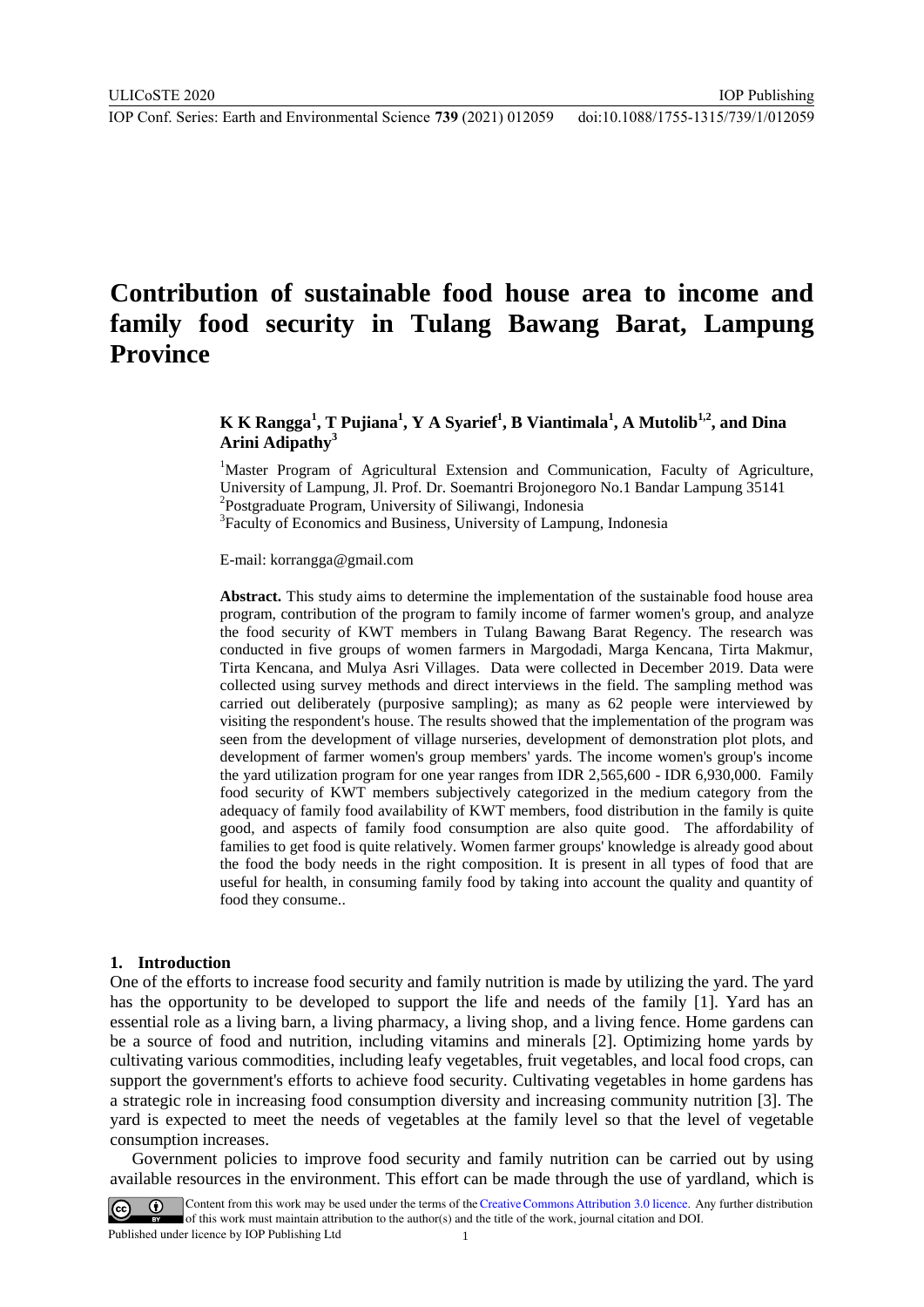| ULICoSTE 2020                                                       | <b>IOP</b> Publishing              |
|---------------------------------------------------------------------|------------------------------------|
| IOP Conf. Series: Earth and Environmental Science 739 (2021) 012059 | doi:10.1088/1755-1315/739/1/012059 |

managed by all family members. The government's commitment to involving families in realizing food self-sufficiency through diversification of food based on local resources for the future needs to be actualized in reviving the planting culture in home gardens in urban and rural areas.The use of yard areas managed by families generally apply the model of Sustainable Food House Region (KRPL). The KRPL program is an initiative of the Ministry of Agriculture which seeks to optimize the use of homestead land [4]. The development of KRPL is considered to be able to realize food independence for families, encourage food and nutrition diversification [5] which are based on local resources, and become a source of additional family income for farmers.

The KRPL program is an activity that encourages residents to develop food crops, livestock, and fisheries on a small scale in their home yards. This is a breakthrough for the government in dealing with climate change by using yards to support food availability and diversification. No matter how many yards there is, it can produce food from home because people who have limited land can still plant using verticulture techniques.

The potential area for yards in Indonesia is 10.3 million hectares. In Lampung Province, the highest KRPL program development was occupied by West Tulang Bawang Regency, with a program performance level reaching 80.8 percent in September 2019 [6]. With this KRPL model, there is hope that national food security and independence can be created from the family to the national level.

The success of the KRPL program can be seen from families' ability to meet food needs sustainably towards prosperous families and communities [7]. The Sustainable Food Home Area (KRPL) is a policy made by the government by utilizing the house yard to serve as a provider of quality, diverse and sustainable food by involving the community to increase family income. KRPL aims to fulfill food sufficiency and self-sufficiency, reduce family expenses, and as a form of anticipation of changes in the function of agricultural land by utilizing yards.

Along with developing the KRPL program, the beneficiary communities' lives have changed in terms of social, economic, and environmental aspects [8]. The KRPL program in Tulang Bawang Barat Regency is expected to benefit the community both for KRPL actors and the surrounding area. For KRPL actors, this activity can provide food donations to increase family consumption, save daily food expenses, and diversify food consumption in KRPL family. In contrast, this activity can create a beautiful atmosphere and a more comfortable environment for regional environments. Through this research, it will be known to what extent yard land can contribute to meeting family food and nutritional needs and family income.

### **2. Research methods**

The research method used is quantitative methods. Types of data taken are primary data and secondary data. Data were collected through observation, interviews with respondents with the help of questionnaires, in-depth interviews, and documentation study. The study was conducted on five groups of women farmers in Tulang Bawang Barat, namely the women farmers from Margodadi, Marga Kencana, Tirta Makmur, Tirta Kencana and Mulya Asri villages. Data were collected in December 2019.

The population in this study were members of KWT. The sample selection of KWT members was based on the consideration that the KWTs in Tulang Bawang Regency were KWTs that received KRPL funding from the development stage from the government. The population of KWT members is 162 people from five groups. The determination of the number of samples was using the Slovin formula [9], therefore the number of farmer respondents in this research were 62 people.

Data analysis in this study aims to answer the research objectives and test the formulated hypotheses. The data analysis method used is to describe the variables studied and to provide interpretations according to the research objectives. All collected data were tabulated based on their respective categories and statistical analysis was performed. The data analysis method used is quantitative descriptive analysis.

Family income is analyzed using the expenditure approach. This method performs calculations by adding up all kinds of household expenses. The income used and the amount of money to be spent on food purchases are important factors in determining household income [10]. Meanwhile, to analyze food security using a subjective approach. The subjective approach to family food security is based on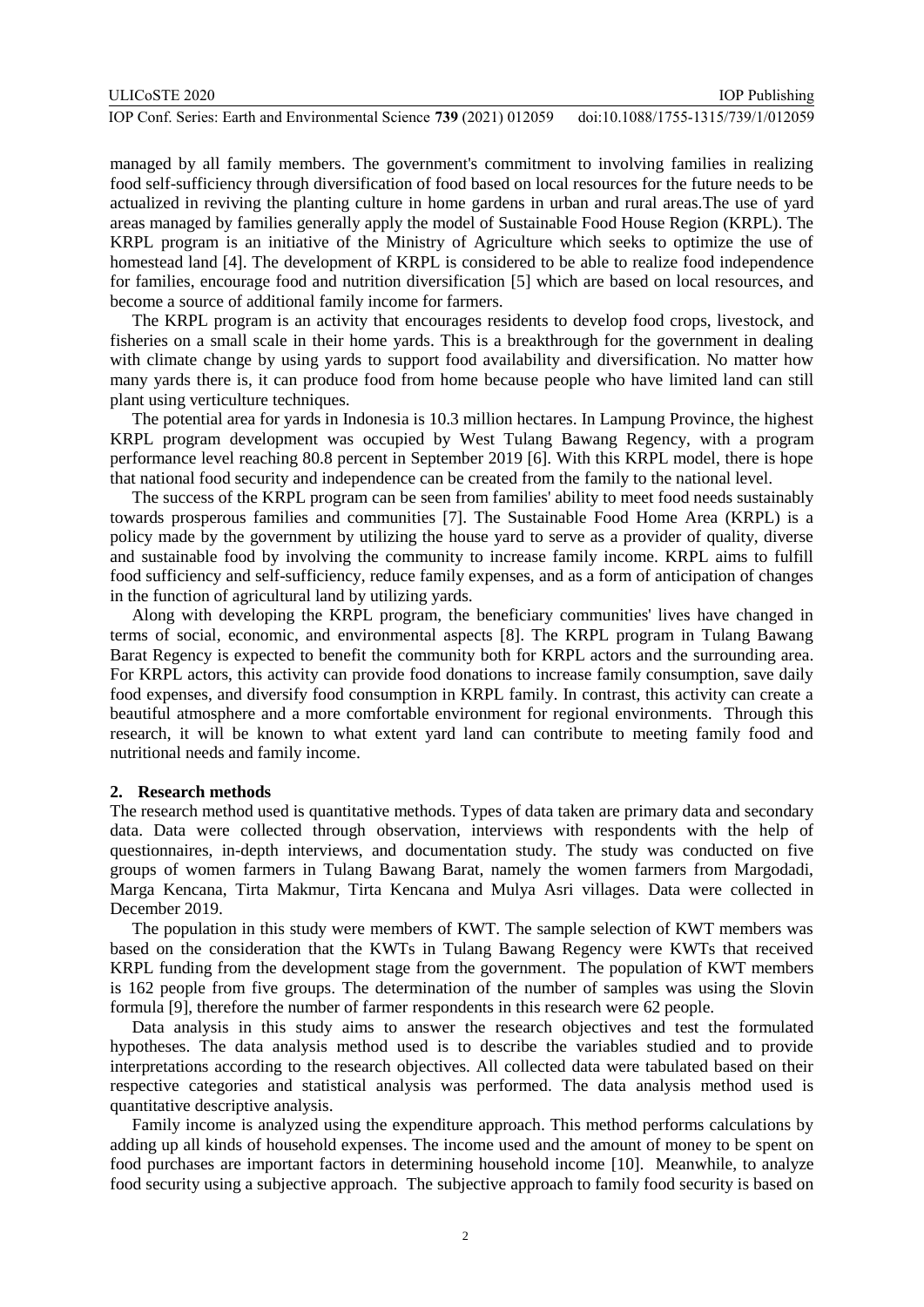ULICoSTE 2020

IOP Publishing

IOP Conf. Series: Earth and Environmental Science **739** (2021) 012059 doi:10.1088/1755-1315/739/1/012059

the opinions, views and attitudes of the family towards the food situation, food distribution and family consumption [11]. An attitude of mutual benefit like this which leads the group to continue to be solid and to help each other

### **3. Results and discussion**

West Tulang Bawang Regency is an agricultural area that was just formed in 2008. Tulang Bawang Barat Regency is astronomically located at 104 ° 55 '- 105 ° 10'E and 04 ° 10'- 04 ° 42' LS with an area of 1.201 , 15 Km². Tulang Bawang Barat district is divided into nine sub-districts, namely Tulang Bawang Udik, Tumijajar, Tulang Bawang Tengah, Pagar Dewa, Lumbu Kibang, Mount Terang, Batu Putih, Mount Agung, and Way Kenanga. Tulang Bawang Barat Regency has 103 villages/wards spread across the nine sub-districts.

Geographically, Tulang Bawang Barat Regency is located at the northern tip of Lampung Province. The area is divided into highlands in the form of plains with a slope of 30 percent, which are areas that produce plantation production. A flat land with adequate average rainfall can increase soil fertility. The flat area that stretches out in the southern region is a rice field area located in Tumijajar District. The area which is a dry area is located in the northern part, namely in Lambu Kibang, Mount Agung, Mount Terang and Way Kenanga Districts. In the middle of Tulang Bawang Barat Regency, it is dominated by land in the form of shrubs / shrubs, which are found in most of the Pagar Dewa District area. The potential of the land, if used optimally, will be a high enough potential to support development [12].

#### *3.1. Implementation of the sustainable food house area program*

The KRPL program in Tulang Bawang Barat Regency is a program that has received funding assistance from the government since 2018. Women's farmer groups in the district received KRPL funding again in 2019 because they were considered active and showed progress in the implementation of activities until end of the year [13]. The implementation of the KRPL program has a positive effect on the use of household yards for growing vegetables which supports the improvement of family nutrition. all members of the women farmer groups have participated in the program. The assistance provided was in the form of money channeled through group accounts. Funds given in 2018 are in the form of growth stage funds, amounting to IDR 50,000,000.00 and in 2019 receiving development stage funds of IDR 15,000,000.00.

The evaluation of the implementation of the KRPL program is based on a policy made by the government which consists of establishing a village nursery, making demonstration plots and utilizing the KWT members' yards. The results showed that the respondents considered the implementation of the KRPL program in the West Tulang Bawang Regency in the high category. The program has been carried out in accordance with the technical guidelines for government assistance for the 2019.

KRPL program. The KRPL program at the research location is a non-working KRPL activity, although in practice the yards are also used for raising chickens and catfish. The KRPL program at the development stage is expected to increase the number of group members and the community to take advantage of the yard. This stage is aimed at improving and optimizing the function and production capacity of each component. The non-working components of KRPL activities are (1) village nurseries, (2) demonstration plots, and (3) the use of yards.

*3.1.1. Village nurseries.* The implementation of the KRPL program in Tulang Bawang Barat Regency in the development of village nurseries falls into the high category. This indicates that the development of village nurseries has been implemented by most of the KWTs. The village nursery was built in 2018, so in 2019 the assistance funds were used to increase the group inventory and production facilities such as seeds, fertilizers, medicines, polybags, and others.

The development of a nursery is an activity to increase the production of plant seeds according to the type, quantity, and time required by the members. Village nurseries become facilities for the community to provide plant seeds/seedlings. Village nurseries are used to supply the needs of KWT members and people outside the group. The management of the nursery is the responsibility of KWT members with the division of tasks based on group deliberations. The activities from site preparation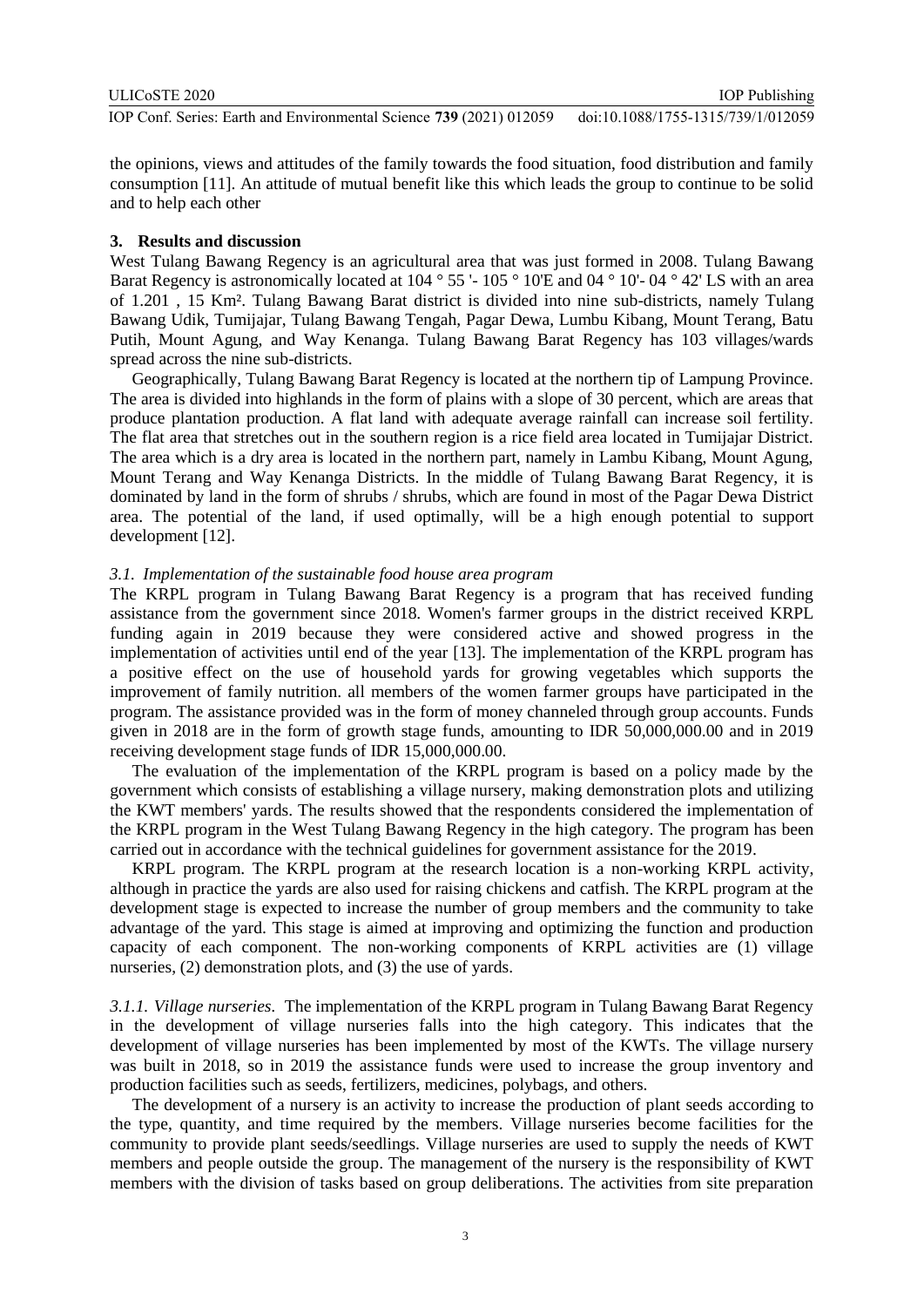to seeding are carried out in one day together, while for watering and nursery maintenance, schedules are made alternately every day.

The types and numbers of plants sown are based on collective decisions through routine group deliberations. Plant seeds are also adjusted to the KRPL program itself. Plant seeds that are sown include kale, spinach, chilies, eggplant, tomatoes, mustard greens, lettuce, celery, green onions, cabbage and broccoli. Apart from buying seeds, the funds are also used for the provision of planting equipment and media, such as racks, pots, polybags, hoses, sprinklers, sickles, hoes, buckets, and fertilizer.

*3.1.2. Demonstration plots (Demplots).* The KRPL program is an activity program that aims to optimize the use of home yards. This program will be implemented more effectively if the community is given examples of its implementation. The development of the demonstration plot is the addition of planting seedlings obtained from the nursery to the pilot location. The implementation of the KRPL program in Tulang Bawang Barat Regency in the demonstration plot development was in the high category. This shows that the development of the demonstration plot has been implemented by all KWTs. Activities carried out at this stage include preparing and cultivating the land, planting various vegetable plants whose seeds come from KBD, and procuring planting equipment and media such as para nets, plastic mulch, polybags, racks, fertilizers, and medicines.

Tillage and management of the demonstration plot were carried out routinely by KWT members. The division of work and management time are adjusted to the work of each member so that the management of the demonstration plot remains optimal. The plant seeds used for the demonstration plot area are seeds taken from the nursery (vegetable crops) and bought directly (rhizome plants). Rhizome seeds do not need to be sown, so they are planted directly in the land. The KRPL demonstration plot was filled with vegetables, fruits and medicinal plants.

*3.1.3. Development of members 'yards.* Development of members' yards is the addition of the use of the land yards around the residence of the members, both in terms of the number of plants and the area of the yards as a source of food for the family. The results showed that as many as 30 people or 48.39 percent considered the utilization of the members 'yard in the high category, 23 people or 37.10 percent considered the utilization of the yard in the medium category, and the remaining 9 people or 14.52 percent considered the utilization of the members' yard is still low. This shows that the development of the yard that has been implemented by KWT members is highly valued in its implementation. The activity in this stage is the use of the yard of each KWT member for planting and raising livestock.

KWT members have an obligation to use the land around their house to grow vegetables and raise livestock. The maintenance of plants and livestock is the responsibility of each member. Each member is entitled to plant seeds and seeds as well as livestock seeds. The plants planted are adjusted to the members' needs and availability in the nursery, while the animals are raised based on the results of deliberations. Members who have narrow yards usually prefer to use polybags and verticulture systems for their plants.

Most of the respondents' yards are used for growing kale, leeks, celery and eggplant, while the livestock are catfish and chickens. Other types of plants planted are mustard greens, chilies, spinach, tomatoes, basil, lettuce, red ginger, broccoli, luffa, katuk, cabbage, galangal, nangkadak, guava, avocado and mango. The types of plants planted and livestock raised are adjusted to the results of the deliberations based on the needs of members and the availability of seeds.

Based on the descriptions of the three activities above, it can be said that the activities of utilizing yards in all groups of women farmers have been carried out. farmers prioritize the principles of participation, cooperation and deliberation in carrying out these activities. Collaboration occurs between group members, stakeholders and agricultural extension workers [14] as well as communities who are not part of the women farmer group. Cooperation occurs because of common interests and mutually beneficial relationships [15].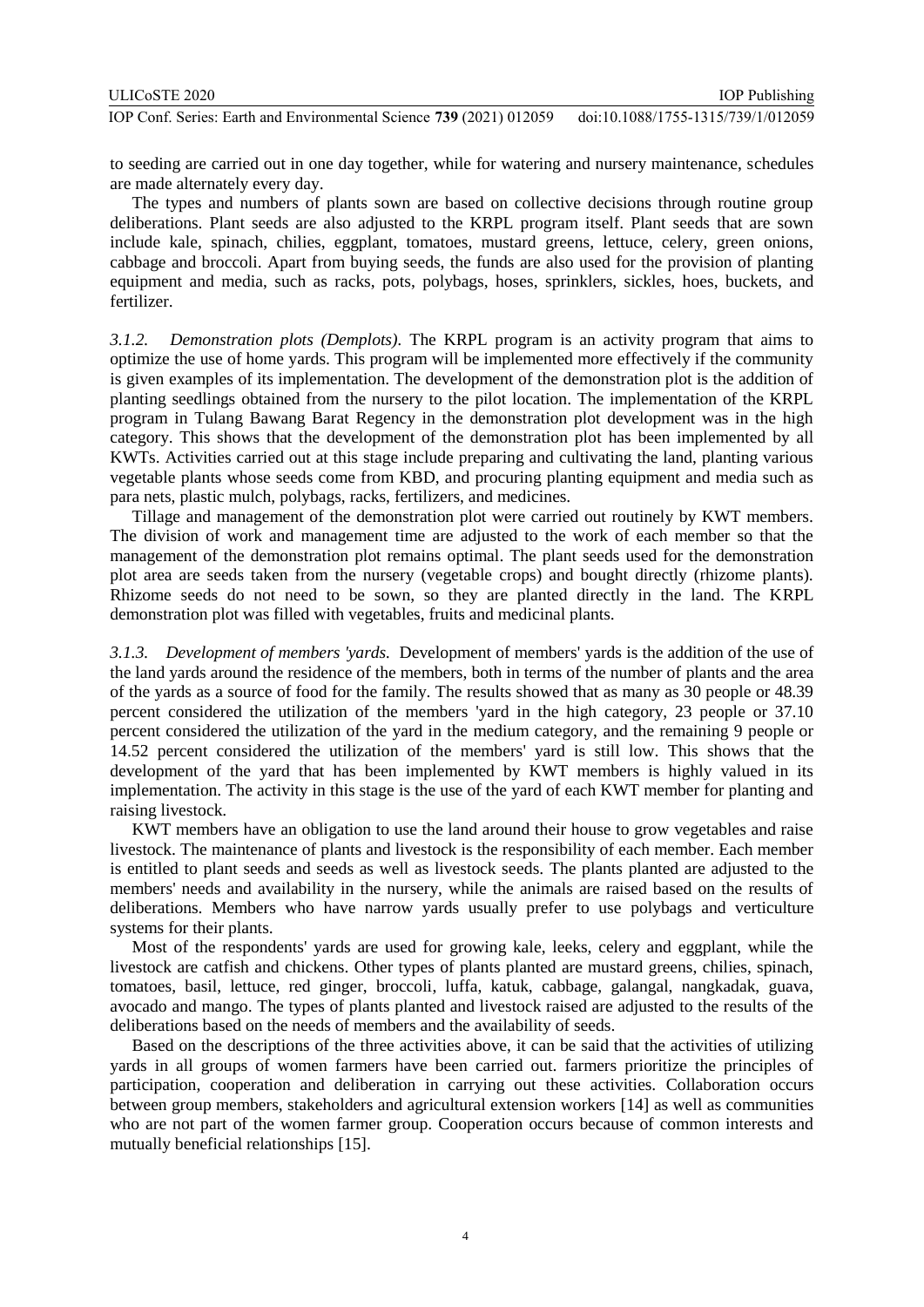## *3.2. Contribution of sustainable food house area program to family income of women farmer group members*

Utilization of yards designed to increase family income. Family income is a very important economic resource, which allows each member of the family to have the ability to obtain all family needs including food needs. The income received by KWT members from the yard utilization program for one year ranges from IDR 2,565,600 - IDR 6,930,000. Details of respondents' income obtained from the KRPL program can be seen in Table 1.

| KWT members' income from KRPL | <b>Classification</b> | Amount   | Percentage |
|-------------------------------|-----------------------|----------|------------|
| for $1$ year (IDR)            |                       | (person) | (% )       |
| $2,565,600 - 4,020,400$       | Low                   | 21       | 33.9       |
| $4,020,500 - 5,475,200$       | Medium                | 16       | 25.8       |
| 5,475,200 - 6,930,000         | High                  | 25       | 40.3       |
| Total                         |                       | 62       | .00        |

**Table 1.** Distribution of respondents' income from the KRPL program in Tulang Bawang Barat

Based on Table 1 it can be seen that most respondents are high income with the average income obtained from the KRPL program of all respondents in one year reaching IDR 4,778,900.00. The difference in the amount of respondent's income from the KRPL program is based on the number of plants and the area of the yard used. The more land the yard owns and uses, the bigger the income they get, compared to members who have narrower land and a few plants.

In addition to cultivating programmed plants, respondents with large yards innovated to plant commodities other than those programmed. The types of commodities cultivated include long beans, red ginger, cucumber, galangal, luffa, cassava and peanuts. This innovation has a good impact on farmers' income because these crops are sold more by farmers than for their own consumption. The KRPL program implemented can improve the skills and knowledge of KWT members in optimizing the use of their yards so as to reduce expenditure for consumption and increase family business opportunities.

The most positive impacts felt by members of the women farming groups as a result of the sustainable food house program are the use of their yards and an increase in household income [16]. The use of yards to become gardens for vegetables and other food plants has a direct impact on the economy and opens up farming opportunities and improves the economy of the people in Tulang Bawang Barat. Based on the research results, it can be seen that the contribution of the yard utilization program to household income is 35.8 percent.

### *3.3. The level of household food security of women farmer group members*

KWT member's family food security is subjectively based on the opinions, views, and attitudes of KWT family members on the food situation, regarding family food availability, family food distribution and family food consumption for meet the food needs of its members so that they can live healthily and be able to carry out their daily activities from time to time. The aspects of family food availability, aspects of family food distribution and aspects of family food consumption in the level of family food security of KWT members in Tulang Bawang Barat Regency are described as follows.

*3.3.1. Aspects of KWT family members food availability.* The availability of family food for KWT members is the family opinion of KWT members regarding the condition of food availability in their family as seen from the adequacy of family food availability and the stability of family food availability without fluctuating from year to year. The aspect of family food availability for KWT members in the family food security level falls into the medium category. This shows that family food for KWT members is sufficient to meet their family food needs.

Conditions in the field indicate that the family food supply of KWT members is mostly good enough and that food availability in the study area has fulfilled the family food needs of KWT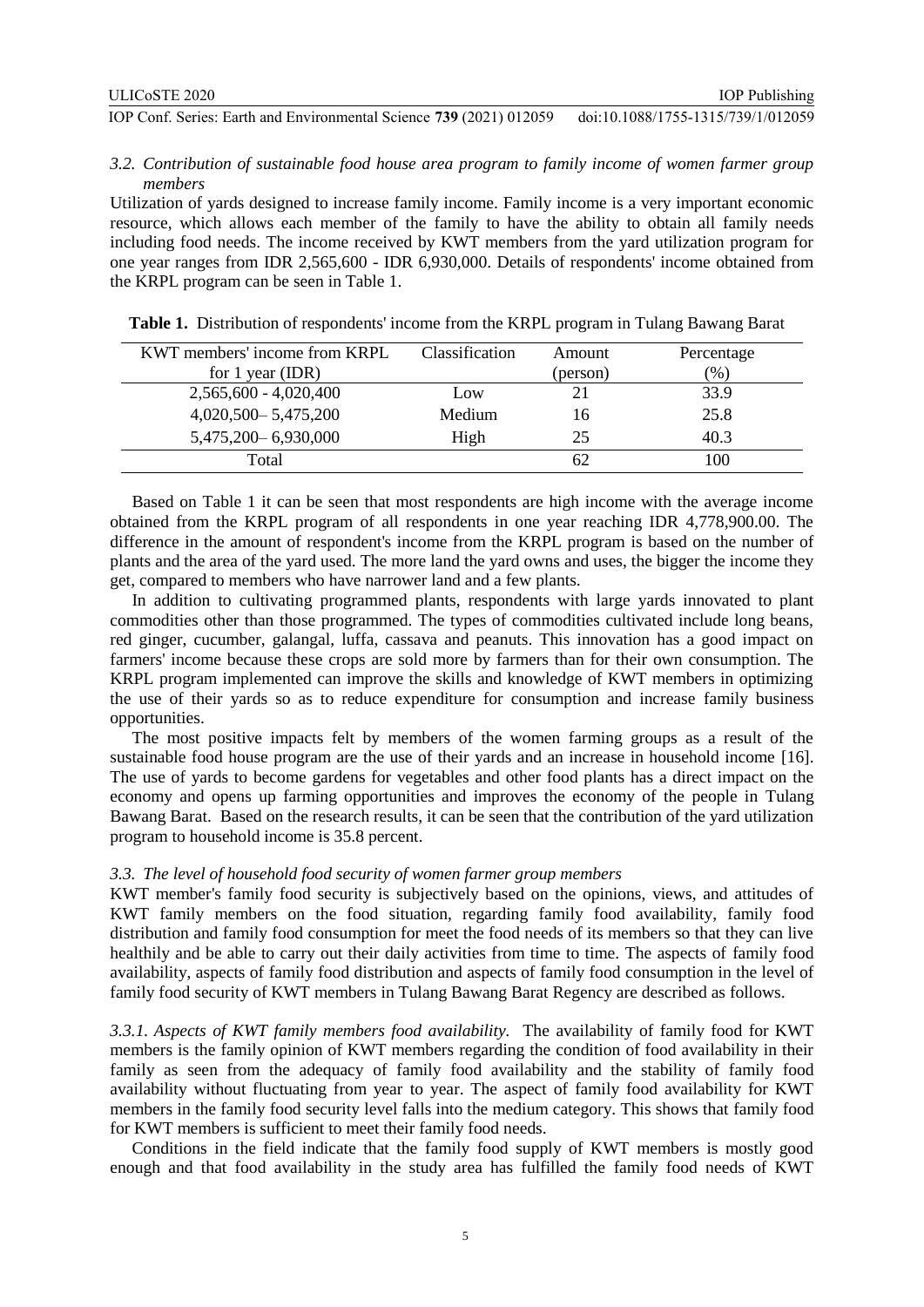| ULICoSTE 2020                                                       | <b>IOP</b> Publishing              |
|---------------------------------------------------------------------|------------------------------------|
| IOP Conf. Series: Earth and Environmental Science 739 (2021) 012059 | doi:10.1088/1755-1315/739/1/012059 |

members. Part of the family food availability comes from self-production and the other part from buying at the market or at stalls around the farmer's house. Some of the production plants, especially cultivated vegetables, are consumed by themselves and some are sold raw.

Family members of KWT prioritize staple food production products such as harvested rice to be stored as supplies, because rice is the only source of staple food in the area and farmers will sell it if it exceeds the supply. Data in the field shows that only some farmers in the study area produce the staple food in the form of rice, this is due to limited land, while the land is mostly planted with plantation crops.

The stability of food availability at the family level of KWT members is based on the adequacy of food availability and the frequency of meals for family members in a day [17]. Most KWT member familys do not prepare food reserves for the next month's needs and buy food for only a few days. The type of staple food consumed is rice without any mixture of other ingredients, such as corn or sweet potatoes, while the frequency of meals is three times a day.

*3.3.2. Aspects of food distribution for family members of female farmer groups.* Food distribution for KWT family members is the affordability of KWT family members to get food, seen from the ease with which the family can get food and how to get food. The family food distribution aspect of KWT members in the level of family food security in Tulang Bawang Barat Regency is in the medium category, meaning that the distribution of food in the family is quite good. Conditions in the field indicate that the affordability of familys to get food is quite easy. This is because the food needed is produced by themselves from yards or other agricultural land, and some from buying. KWT member familys are quite easy to buy foodstuffs because they are close to markets, stalls, and there are also traders selling around.

*3.3.3. Aspects of family food consumption of KWT members.* Family food consumption of KWT members is the condition of food consumed by KWT family member as measured by the family members' knowledge of food, the quality of food they consume and the ability to choose food according to their needs or family sufficiency so it is safe for consumption. The aspect of family food consumption of KWT members in the level of farmer family food security falls into the medium category.

The knowledge of the food consumed by KWT family member is quite good. Data in the field shows that respondents already know about the food the body needs in the right composition and is present in all types of food that are useful for health, in consuming family food by considering the quality and quantity of food they consume. This is not in line with the opinion of [18] which states that the food menu consumed by rural family tends to follow a habitual pattern, namely rice as the main ingredient and tofu as the main side dish so that changing these habits is very difficult to do.

The percentage of food expenditure proportion and the level of energy consumption proves that the level of farmer welfare or food security is quite high. However, it is necessary to increase farmer production so that the income obtained from the utilization of the yards will increase. In addition, it is necessary to increase the capacity of members in managing family consumption so that family food security increases. households should consume more high nutritious food. Improving the quality of food can be improved by taking into account the quantity and quality of the food itself [19].

# **4. Conclusions**

The KRPL program in Tulang Bawang Barat Regency is a program that has received funding assistance from the government since 2018. The KRPL program's implementation is seen from the development of village nurseries, development of demonstration plot plots, and KWT yards members' development. The KRPL program is implemented to help increase farmer family income by utilizing yards. The field results show that the income received by KWT members from the yard utilization program for one year ranges from IDR 2,565,600 - IDR 6,930,000. Most of the respondents have high income with the average income obtained from all respondents' KRPL program in one year reaching IDR 4,778,900.00.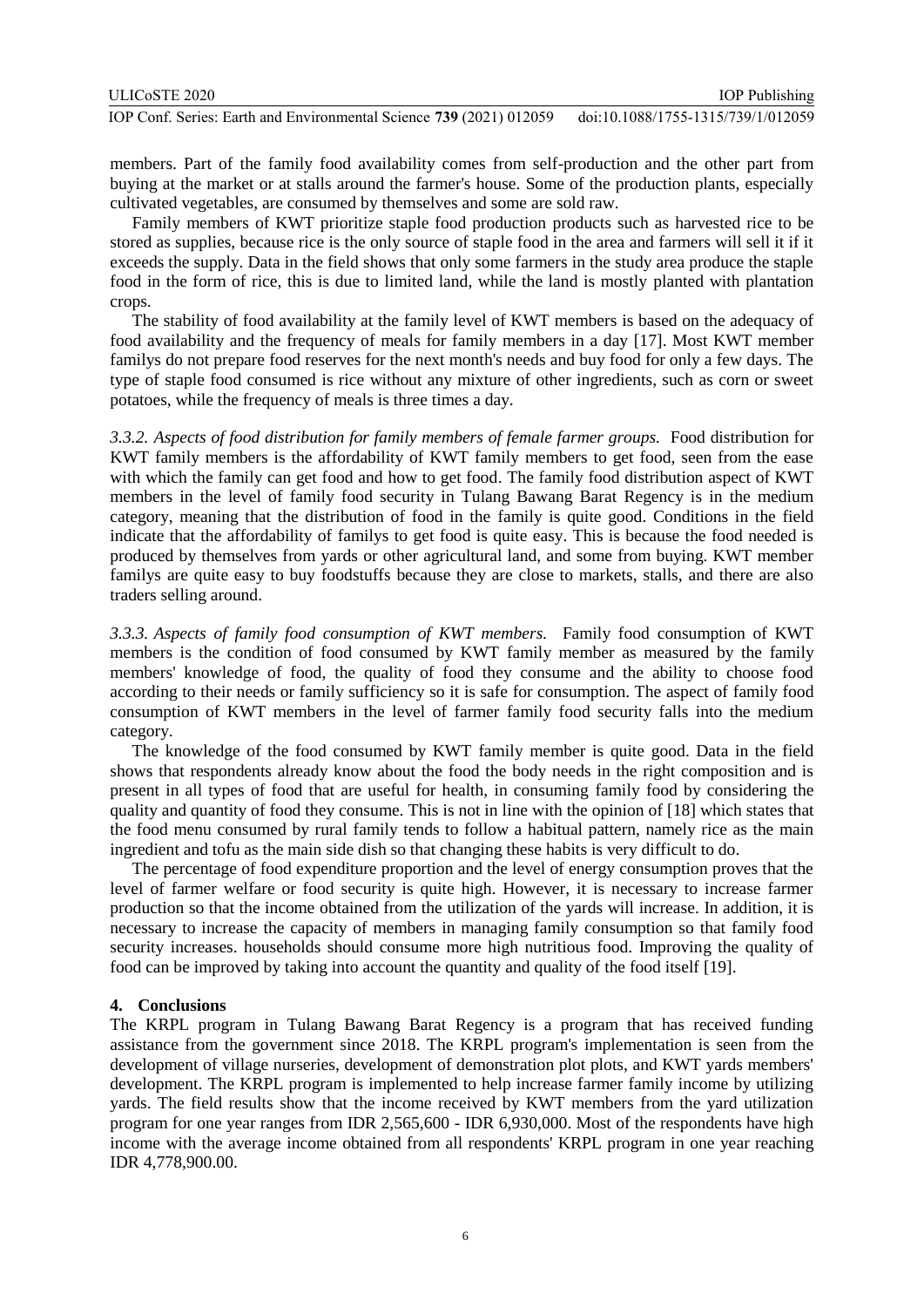Family food security of KWT members subjectively categorized in the medium category from the adequacy of family food availability of KWT members, food distribution in the family is quite good, and aspects of family food consumption are also quite good. Conditions in the field indicate that the affordability of family to get food is quite easy. KWT members' knowledge is already good about the food the body needs in the right composition and is present in all types of food that are useful for health, in consuming family food by taking into account the quality and quantity of food they consume.

#### **References**

- [1] Oka I G, Darmawan D P, and Astiti N W, 2016, The success of Sustainable Food Houses Program on Women Farmers Group in Gianyar *J Manajemen Agribisnis.* **4,** 2 p. 133-146.
- [2] Ratna N, Gustiani E, and Djatiharti A, 2016, Kontribusi Pemanfaatan Lahan Pekarangan terhadap Pemenuhan Gizi Keluarga dan Pengeluaran Pangan Rumah Tangga *Proceedings of the National Seminar on Agricultural Technology Innovation.* P. 1751-1756.
- [3] Haryati Y and Sukmaya, 2016, Optimalisasi Pemanfaatan Lahan Pekarangan dalam Mendukung Peningkatan Gizi Keluarga *J Buletin Hasil Kajian.* **6,** 06 p. 14-17.
- [4] Badan Ketahanan Pangan (Food Security Agency), 2019, Annual Report of the Food Security Agency in 2018.
- [5] Ayuningtyas C E and Jatmika S E D, 2019, Use of Yard to Improve Family Nutrition Yogyakarta: K-Media Publisher.
- [6] Badan Ketahanan Pangan (Food Security Agency), 2019, Technical Guidelines for Government Assistance for Sustainable Food House Area (KRPL) in 2019.
- [7] Laila, 2018, Keberhasilan Program dan Pemberdayaan Perempuan dalam Pembangunan Pertanian. Studi Pustaka.
- [8] Pujiana T, 2020, Implementation and Development of the Sustainable Food House Area Program (KRPL) in Tulang Bawang Barat Regency, Lampung Province *Thesis.* Lampung University. Lampung.
- [9] Sugiyono, 2014, *Quantitative Research Methods, Qualitative, and R&D*. Bandung: Alfabeta Publisher.
- [10] Yanfika H, Rangga K K, Viantimala B, Listiana I, Mutolib A and Rahmat A 2020 *J. Phys.: Conf. Ser.* **1467** p. 012-026.
- [11] Rangga K K and Syarief Y A, 2018, *IOP Conf. Ser.: Earth Environ. Sci.* **142** 012060.
- [12] Badan Pusat Statistik (Central Bureau of Statistics) of Tulang Bawang Barat Regency 2019, Tulang Bawang Barat dalam Angka 2019.
- [13] Pujiana T, Rangga K K, Syarief Y A, and Mutolib A, 2020, Strategi Pengembangan Program Kawasan Rumah Pangan Lestari (KRPL) di Kabupaten Tulang Bawang Barat *Jurnal Ilmiah Membangun Desa dan Pertanian (JIMDP).* **5,** 3 p. 79-86.
- [14] Aviati A and Endaryanto T, 2019, Kajian Proses Pembelajaran dalam Penyuluhan Pertanian untuk Meningkatkan Kompetensi Kewirausahaan Petani Jagung di Kabupaten Grobogan Provinsi Jawa Tengah *J Agritech.* **22,** 2 p. 101-108.
- [15] Mutolib A, Yonariza , Rahmat A and Yanfika H, 2019, *IOP Conf. Ser.: Earth Environ. Sci.* **399** p. 012-074.
- [16] Rangga K K, Yonariza, Yanfika H and Mutolib A, 2020, Perception, Attitude, and Motive of Local Community Towards Forest Conversion to Plantation in Dharmasraya District, West Sumatra, Indonesia *J. Biodiversitas.* **21,** 10 p. 4903-4910.
- [17] Rangga K K, Darsono, Anantanyu S, Wijaya M, 2014, Micro Business Affinity Group Empowerment For Self-Sufficient Food Village in Lampung Province International *Journal Of Scientific Research And Education.* **2,** 4 p. 719-726.
- [18] Anugerah Y G I, 2015, Diversifikasi Konsumsi Pangan Rumah Tangga Pedesaan di Desa Sukolilo Kecamatan Wajak Kabupaten Malang *J Universitas Abdurachman Saleh Situbondo.*